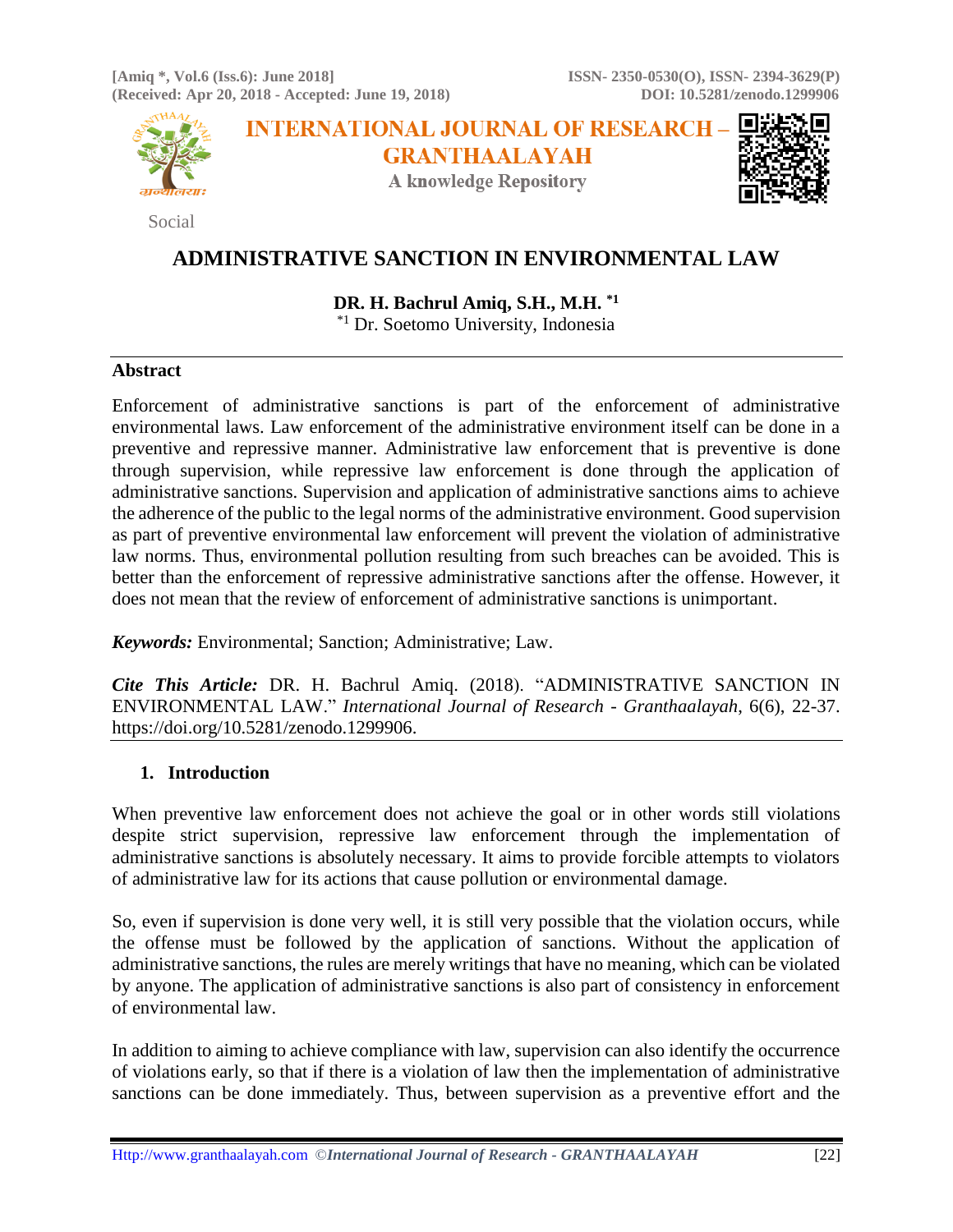application of administrative sanctions as a repressive effort is a whole process in enforcing environmental administration law.

In relation to the prevention of environmental pollution, the application of administrative sanctions has several advantages when compared with other types of sanctions, both criminal sanctions and civil sanctions. Criminal sanctions are directed at violators to cause a sense of deterrent or sorrow. Civil sanctions namely the payment of compensation is directed to the victim for the loss suffered as a result of the unlawful act. Indemnification for victims can not restore the contaminated environment. In contrast to the objectives of these two sanctions, administrative sanctions are directed to the prevention and cessation of violations as well as the restoration of the environment which is damaged or polluted by the actors' acts.

Law enforcement of administrative environment in the form of supervision and implementation of administrative sanction in UUPPLH has been regulated in Chapter XII of the second part covering Article 76 to Article 83 UUPPLH, as follows:

Article 76

- 1) The minister, governor or regent / mayor shall impose administrative sanction to the party responsible for the business andlor activity if under surveillance found violation of the environmental permit.
- 2) Administrative sanctions consist of:
	- written warning;
	- government coercion;
	- freezing of environmental permits; or
	- Revocation of environmental permits.

Implementation of administrative sanctions as set forth in the above article is the authority possessed by administrative officials, in this case the Minister as the official of the Central Government. In addition, local officials (Governors and Regents / Mayors may also apply - in the sense of imposing administrative sanctions in accordance with their powers.) Even if the authority of local officials (Governors or Regents / Mayors) is not used or not implemented, then the application of such administrative sanctions may be Minister as the official of Central Government This is regulated in Article 77 UUPLH which states:

"*The Minister may apply administrative sanctions to the party responsible for the business andlor activity if the Government considers the local government to intentionally not impose administrative sanctions on serious violations in the field of environmental protection and management*".

Implementation of administrative sanctions imposed by administrative officials does not eliminate the responsibility of employers and / or activities that violate environmental law for environmental restoration and / or criminal responsibility. This means that if in the acts or activities that cause damage or environmental pollution there are elements of criminal, then still be accounted for criminally.

In addition to the company as a legal entity conducting activities or businesses that cause damage and pollution of the environment, can also be subject to administrative sanctions in the form of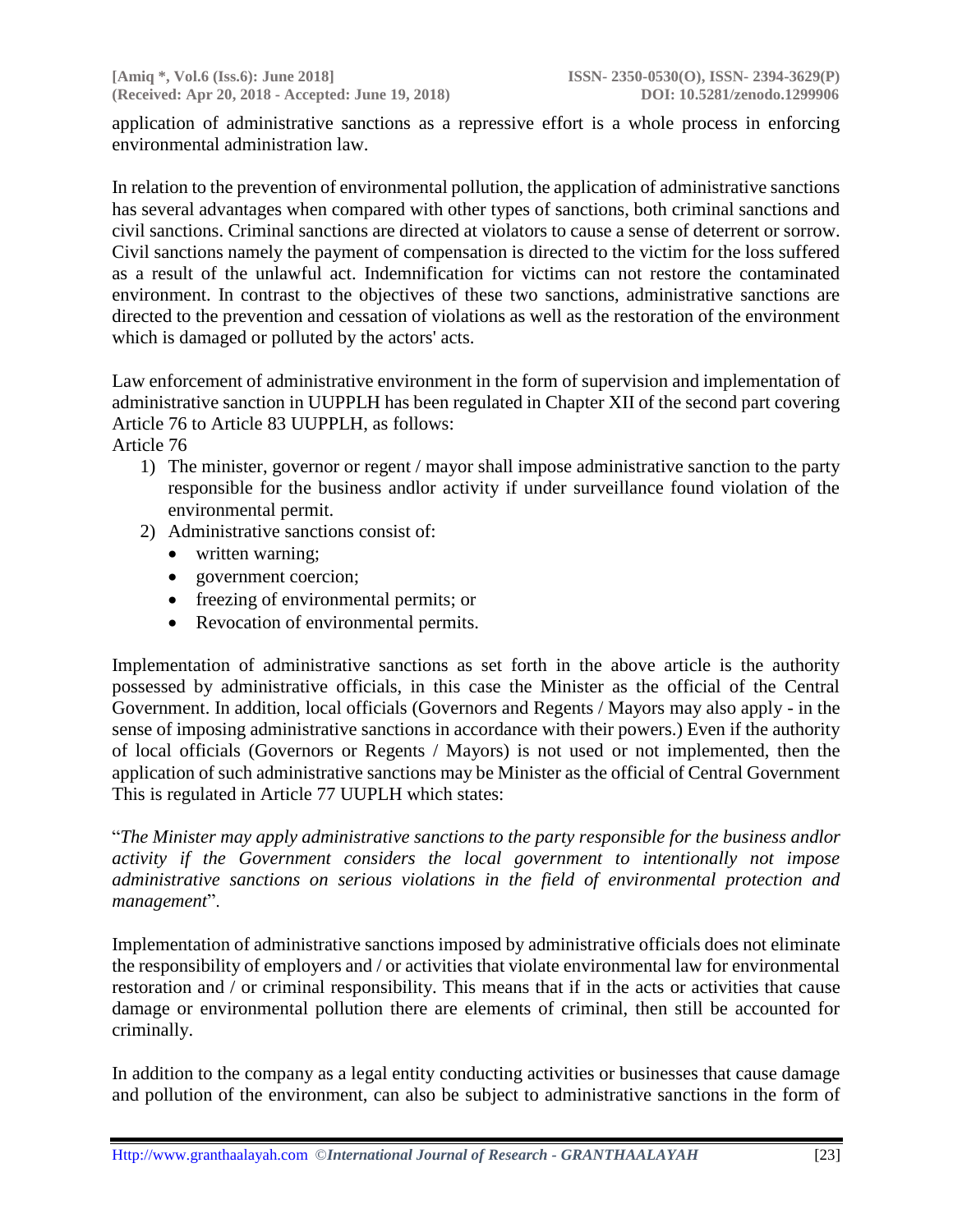freezing or revocation of permits. Freezing or revocation of permits is made if the employer or person in charge of the activity does not exercise government coercion as one form of administrative sanction that has previously been imposed. It is stated in Article 79 of UUPPLH which states:

*"The imposition of administrative sanctions in the form of freezing or revocation of environmental permit as referred to in Article 76 paragraph (2) letter c and letter d shall be done if the party responsible for the business andlor activity does not exercise the government's coercion".*

The use of the Government's free authority in imposing administrative sanctions as stipulated in the old UUPLH, is very likely to result in arbitrary acts or abuse of authority. Moreover the application of administrative sanctions is a governmental act that is giving the burden to the community or the offender. Therefore, the application of sanctions must be done properly and accurately, that is based on the law, both written in legislation, and on the law that is not written in this case the Principles of Good Governance (AAUPB). The improper application of sanctions allows for administrative suits from the public or violators against the Government.

Implementation of administrative sanctions in cases of environmental pollution is one form of governmental acts committed in the framework of enforcement of environmental law. Therefore, the theoretical study on the application of administrative sanctions can not be separated from the discussion of the acts of government. The acts of government include all acts committed by the administrative organs in order to carry out government duties. Government duties include all state activities beyond the formation of laws and the judiciary. This is parallel to the notion of "besturen" or government in the strict sense. Governance in the broad sense (regering) includes making regulations (regel geven), government in the sense of narrow (besturen), and judge (geschil beslechting).

In relation to the legal hearing into public and private law, the Government's legal actions can be divided into two, namely public legal action and private legal action. Furthermore, public legal acts are divided into two, namely the public legal act of one-sided (eenzijdige publiekrechtelijke handelingen) and the act of public law of a square (tweezijdige publiekrechtelijke handelingen).

In relation to the application of administrative sanctions, the related governmental act is a onesided public legal act. Implementation of administrative sanctions is an act that is based on public authority and is an act unilaterally committed by the Government. As suggested by Van der Wel as quoted by E. Etrecht that the act of one-sided public law is an act of government carried out on the basis of a special power owned by the Government. This action is named "beschikking". In the Indonesian language has been used officially in Law No. 5 of 1986 on the State Administrative Court in terms of state administrative decisions.

In the midst of the demands of clean government, it is very relevant to note here that clean government can be seen from the actions taken. Governance is a concrete form of government duties. From the aspect of the relationship between the government and the people, the act of government is the root of the dispute between the government and the people.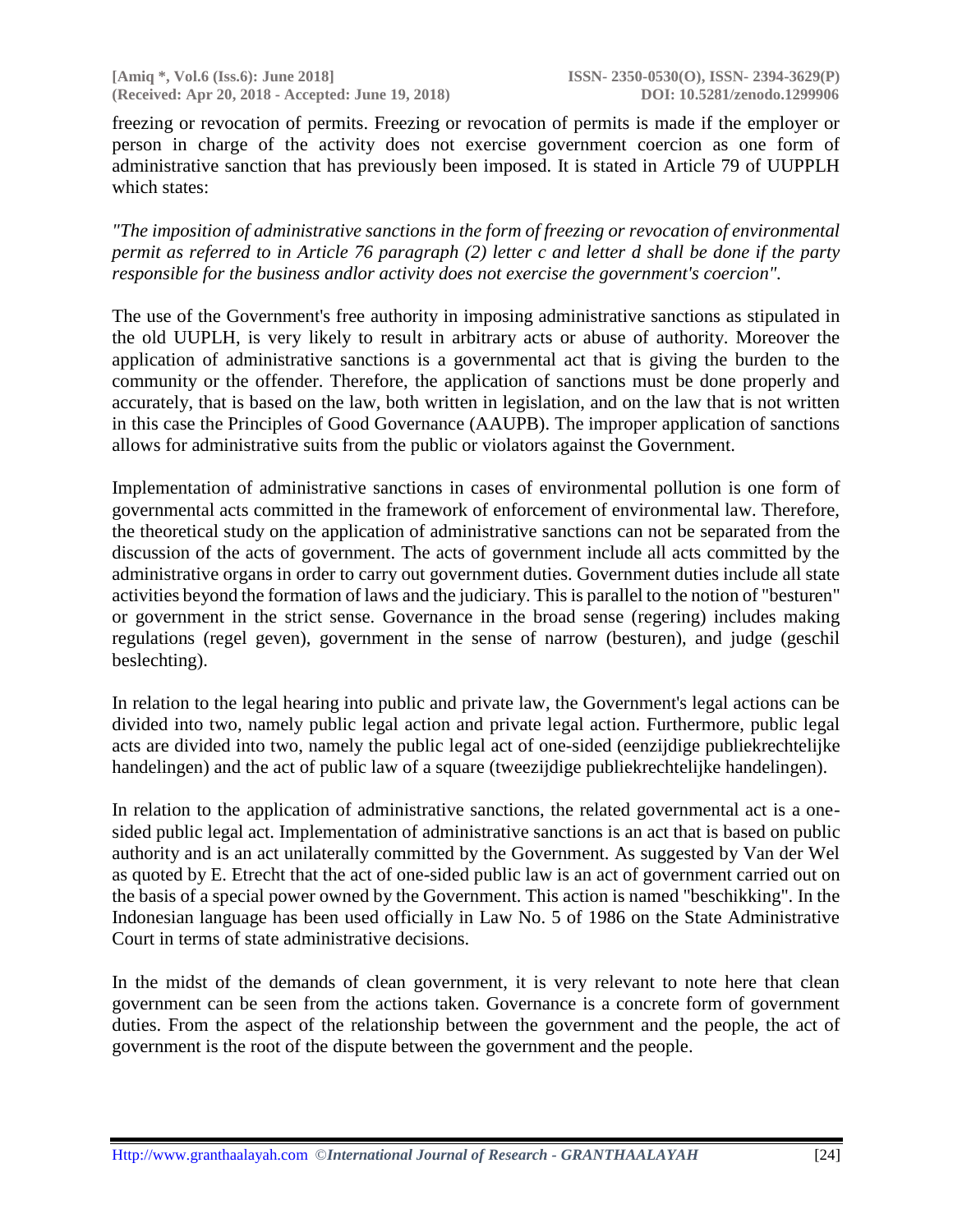Based on this, a clean government must be realized in every action based on the law (rechtmatig). Every act of government should be "rechtmatig" so that every act in decision-making in the form of administrative sanctions, the government should pay attention to the principle of legitimacy of government (rechtmatigheid van bestuur). Thus, as far as possible avoid the occurrence of disputes between the government and the people.

# **2. Administrative Sanctions in the Protection Laws and Management of the Living Environment**

Implementation of administrative sanctions can not be separated from the general environmental policy aimed at realizing environmentally sustainable development by ensuring legal certainty and providing protection to the right of everyone to get a good and healthy environment as the objective in UUPPLH (Law Number 32 Year 2009). In Article 3 UUPPLH mentioned that environmental protection and management aims [17]:

- protect the territory of the Unitary State of the Republic of Indonesia from pollution and / or environmental damage;
- ensure safety, health, and human life;
- ensure the survival of living beings and the preservation of ecosystems;
- preserving environmental functions;
- achieve harmony, harmony, and environmental balance;
- ensuring the fulfillment of justice of present and future generations;
- guarantee the fulfillment and protection of the right to the environment as a part of human rights;
- controlling the wise use of natural resources;
- realizing sustainable development; and
- Anticipating global environmental issues.

The environmental policy as regulated in Article 3 of the above UUPPLH can be pursued by various means or instruments that are both prevention of pollution and environmental restoration. In UUPPLH, several environmental policy instruments have been partially supported by implementing regulations, such as environmental permits and environmental standards, and environmental restrictions and obligations.

In legal theory, it has become a standard formulation that applies to prototype rule of law which consists of two parts namely legal requirements and consequences. The terms section contains about a particular event, while the second contains the legal consequences associated with that particular event. Such a rule of law is called a hypothetical provision, because the legal effect of the second activity will occur only if the conditions in the first part are met (IBID).

Implementation of administrative sanctions is one form of Government action based on a distinct administrative authority, because no judicial procedure is necessary to implement it and is unilateral. Such actions in administrative law are called decisions. As stated by Van der Pot and Van Vollenhoven that: "Decisions are unilateral legal actions in the sphere of government, carried out by a body of government on the basis of its extraordinary authority" (W.F. Prins, Kosim Adisapoetra, 1983: 42) [8]. The characteristic characteristic of a decision is its individual-concrete nature (Philip M. Hadjon, 1993: 124) [2]. Individual means that decisions are directed only at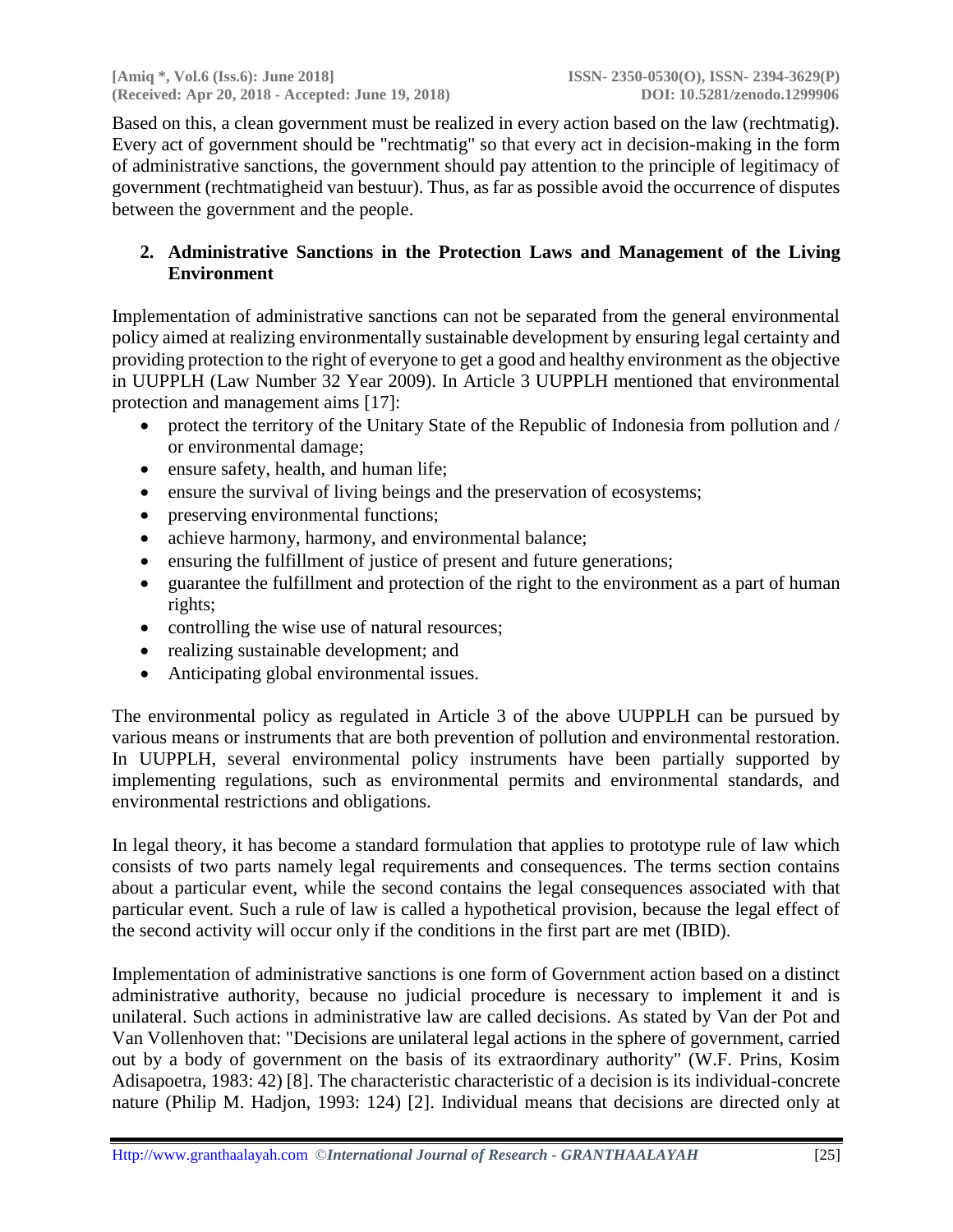specific people who are explicitly mentioned in them, whereas concrete relates to events or deeds that occur.

#### **Government Coercion**

Government Coercion is regulated in article 80 of UUPPLH. Under the aforementioned article, the meaning of government coercion may be the temporary suspension of production activities, the transfer of production facilities, the closure of sewerage or emissions, dismantling, seizure of potentially provoking goods or devices, violations, suspension of all other activities and aims to stop violations and restore environmental functions.

The meaning of government coercion is what is known in Article 143 of Law Number 32 Year 2004 regarding Regional Government with the term "Coercion of Law Enforcement or the Coercion of Legal Maintenance". Elucidation of Article 143 paragraph (1) confirms that the meaning of "law enforcement cost" in this provision constitutes additional sanction in the form of imposition of fees to violators of Regional Regulations other than the provisions set forth in the criminal provisions.

Regardless of the different terms mentioned above, there are several attributes attached to government coercive sanctions as follows:

- 1) Government coercion is basically a concrete act (feitelijke handeling) in order to stop the violation and / or restore the situation that is against the law.
- 2) Government coercion is a law enforcement authority owned by a government whose application does not require judicial procedures.
- 3) The costs of terminating violations and / or restoring the conflicting circumstances shall be borne by the offender.

The concrete form of the violation committed by the responsible person of business which enables the implementation of government coercion such as violation of the obligation to have EIA (Article 22 UUPPLH), business and / or activity that is not wajb equipped with environmental management effort and environmental monitoring effort hereinafter called UKL -UPL, shall prepare a letter of statement on environmental management and monitoring (Article 35 UUPPLH) as well as violation of obligations or restrictions that are expressly stipulated in environmental legislation.

#### **Freezing Environmental Permit**

The freezing of environmental permit is stipulated in UUPPLH and Government Regulation Number 27 Year 2012 regarding Environmental Permit. However, in the regulation, there is no mention and explanation regarding the freezing of environmental permits in both UUPPLH and government regulations, only mentioned as one form of administrative sanction after the application of governmental coercion sanction. The freezing of environmental permit is a concrete action from the government in the form of not temporarily imposing environmental permit which result in the cessation of a business and / or activity. To determine when an act is considered as a government action that is:

- 1) The action is carried out by the government apparatus in its position as ruler and as a tool of government (bestuurorganen);
- 2) Such action shall be carried out with the intent of being a means of causing legal consequences in the field of administrative law;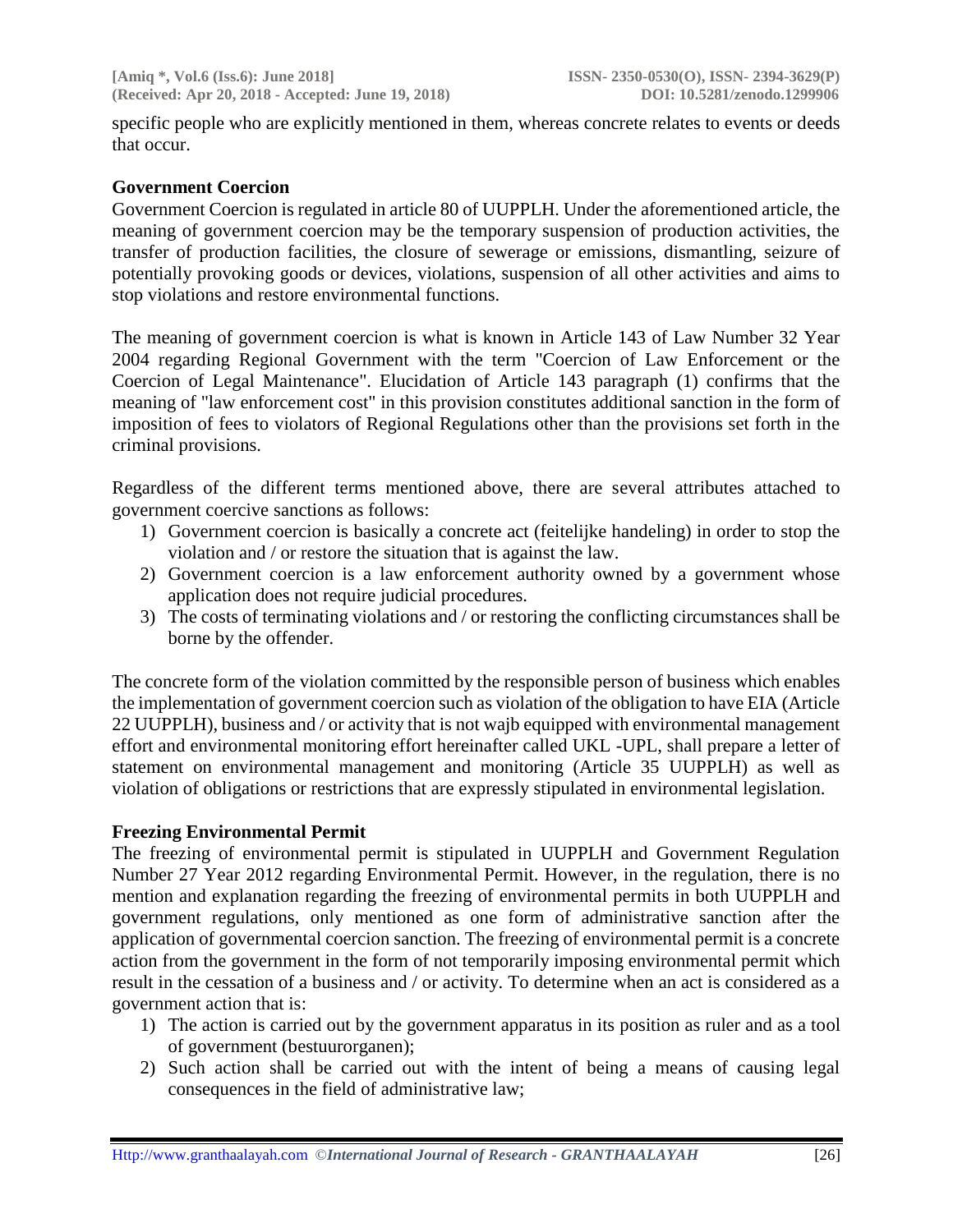3) The action concerned is carried out in order to carry out government functions and maintenance of the interests of the state and the people.

The freezing of this environmental permit is not a final decision of the state administrative official, since it is not the end result of administrative law enforcement. Hence, the responsibility of the business is still given the opportunity to improve the facilities and restoration of the environment and complete the environmental permit requirements and / or environmental protection and conservation permit. If the repair and recovery of the environment is successful, the environmental permit will be redeemed. Conversely, if there is no improvement, then the environmental permit is revoked.

### **Revocation of Environmental Permit**

The revocation of environmental permit is one of the forms of administrative sanction as stipulated in Article 76 paragraph (2) of UUPPLH which stipulates that administrative sanction consists of: written warning, government coercion, freezing of environmental permit, or revocation of environmental permit.

Government Regulation No. 27 of 2012 on Environmental Permits shall sanction environmental permit holders violating the provisions as referred to in Article 53, which shall be liable to administrative sanctions comprising: written warning, government coercion, freezing of environmental permit, or revocation of environmental permits [16]. The application of this revocation of environmental permits applies to those responsible for businesses and activities that do not exercise government coercion. Article 79 of the UUPPLH affirms that: "The imposition of administrative sanctions in the form of freezing or revocation of environmental permit as referred to in Article 76 paragraph (2) letter c and letter d shall be done if the party responsible for the business and / or activity does not exercise government coercion."

Spoken by A.M. Donner that the possibility of lifting a decision depends on the type of decision in question. Is it a legal decision (rechtsvastellende beschikking) or a decision that creates the law (rechtsscheppende beschikking). Decisions that are to declare a law or declaration are bound by the laws and regulations on which the decisions are based. This type of decision is difficult to remove unless the basic rules permit. On a decision that creates a law or constitutive possibility of a larger retraction (Victor Situmorang: 129-130) [9].

#### **Administrative Fines**

Administrative fines are an alternative sanction of the application of government coercion if the party responsible for business and / or activities that do not compel the government will be fined for the delay in the implementation of government coercion sanction. This is evident from the formulation of Article 81 UUPPLH which reads: "Any person in charge of business and / or activities that do not exercise government coercion may be fined for any delay in the implementation of governmental coercion sanction."

Administrative fines are the imposition of an obligation to make payment of a certain amount of money to the party responsible for business and / or activity because it is too late to compel the government. The imposition of penalties for the delay in carrying out government coercion is calculated from the time the implementation of government coercion is not implemented (Bruggink, 1996: 100) [1].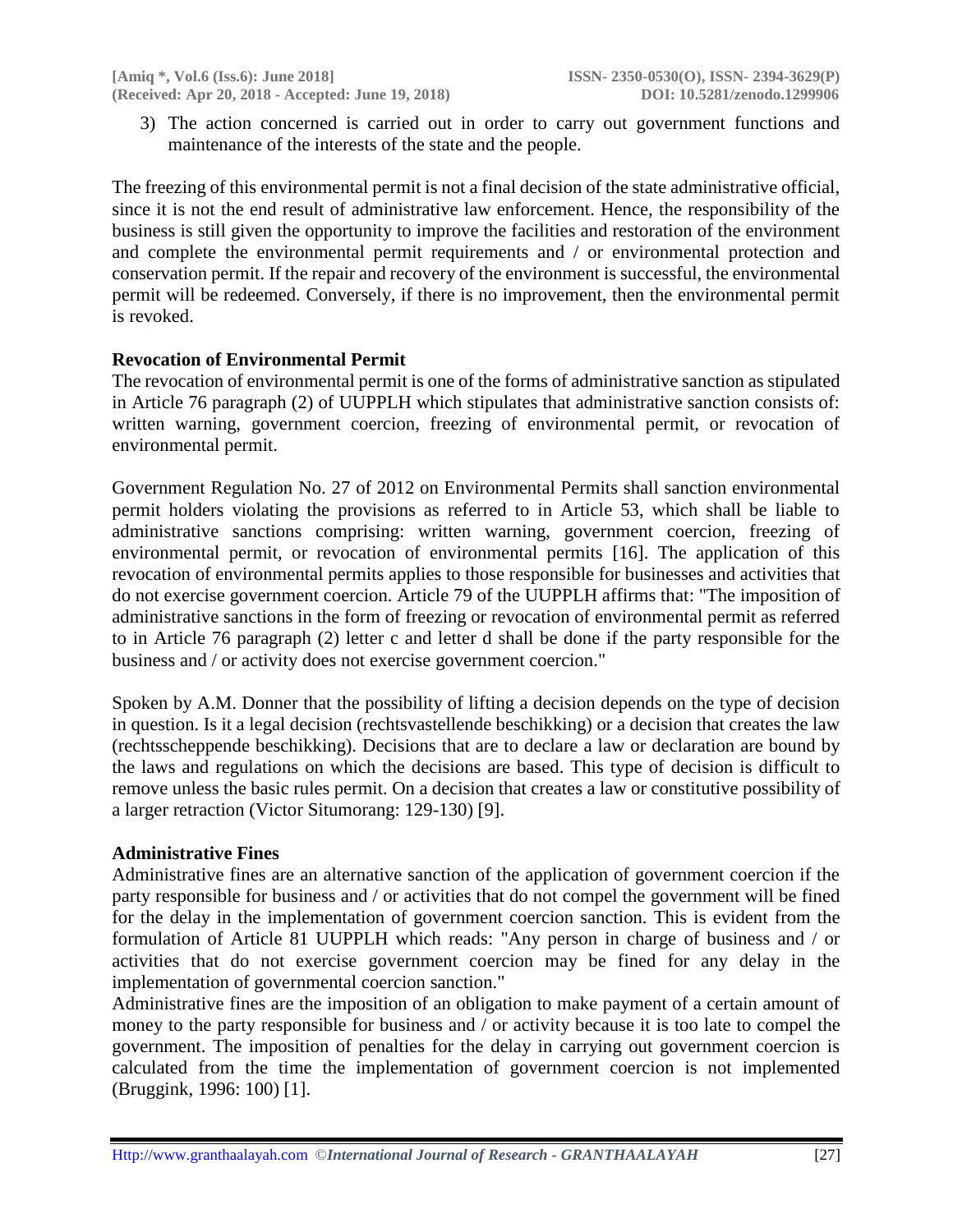# **3. Severity of Administration Sanction Application**

### **Scope of Legal Implementation of Administrative Sanctions**

Implementation of administrative sanctions is one form of state administrative decisions that allow the emergence of lawsuits from the affected decision. This should serve as a warning to law enforcement officials to do so carefully considering all aspects, juridical and sociological.

The juridical issue to be considered is the validity of the decision on the implementation of sanctions to be taken. This is a consequence of the conception of the state of Indonesia as a state of law that upholds the principle of "rechtmatigheid van bestuur". Based on the principle, every decision must meet its legal requirements, so that the decision is legally enforceable and may apply lawfully.

Law No. 5 of 1986 concerning the State Administrative Court (and all its amendments) does not expressly stipulate the legal requirements of a decision [19]. However it can be interpreted acontrario from the provisions of Article 53 paragraph 2 and the explanation of Law No. 9 of 2004 on Amendment to Law No. 5 of 1986 concerning the State Administrative Court which regulates the basis for filing a lawsuit invalid decision, as follows:

- 1) The defendant's State Administration Decision is contrary to applicable laws and regulations (with respect to authority, procedure and substance).
- 2) The defendant's State Administration Decision is contrary to the general principles of good governance. Referred to as general principles of good governance include the following principles: legal certainty, orderliness of state administration, transparency, proportionality, professionalism, accountability, as referred to in Law Number 28 Year 1999 concerning Clean and Corrupt State Officials, Collusion , and Nepotism.

In line with the above, Philipus M. Hadjon argued that the implementation of the principle of rule of law (rechmatig bestuur), especially concerning publication of the library of state administration includes:

- 1) Principle acts in accordance with legislation (wetmatigheid). The suitability concerns the authority, procedure and substance of the decision.
- 2) The principle of "not misusing authority for other purposes" (prohibition of "detournement de pouvoir").
- 3) The principle of acting rationally, reasonably or can be formulated as the principle of "not acting arbitrarily".
- 4) Act in accordance with the good general principles of government. (Paul Effendi Lotulung, 1994: 119) [4].

# **Authority for Implementing Administrative Sanctions**

Administrative sanctions shall be imposed by the competent administrative organs. In this case the official concerned must have legitimate authority under the laws and regulations. Without a legitimate authority, a person can not take public legal action. This is in line with the provisions of Article 1 number (8) of Law Number 51 of 2009 concerning the Second Amendment to Law No. 5 of 1986 concerning State Administrative Courts which states that: "The Agency or State Administration Officer is the body or official which carries out government affairs under applicable laws and regulations ". This provision, in addition to containing the meaning of the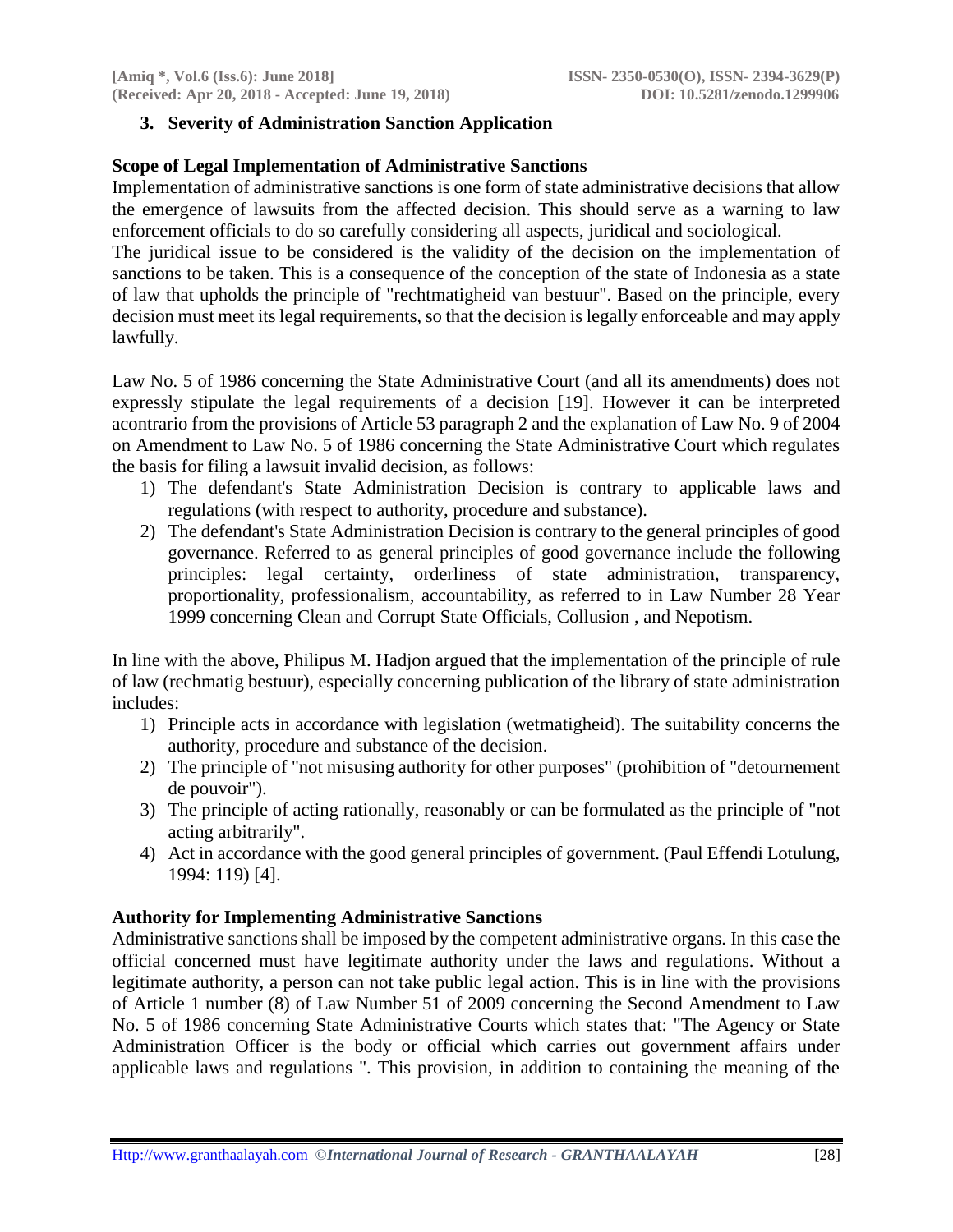legality principle of every governmental act, also indicates that only laws and regulations alone provide the authority possessed by state administrative officials.

In general, the authority to take government action comes in two ways, namely attribution and delegation. At attribution occurs the granting of new authority by sutau provisions in the legislation. While in the delegation there is delegation of authority from government officials who have obtained the authority of attribution to other government officials. The delegation of authority is also followed by the shift of responsibility and accountability. Delegation of authority can only be done by legislation (Indroharto: 91) [3].

The authority of government organs has limited territory, substance and time. It was proposed by Philipus M. Hadjon that:

Every authority is limited by content, region and time. Defects in these aspects create defects of authority (onbevoegdheid) concerning:

- 1) Contents defects (onbevoegdheid ratione materiae).
- 2) Defect area (onbevoegdheid ratione loci).
- 3) Time defect (onbevoegdheid ratione temporis) (Philipus M. Hadjon, 1994: 9) [2].

### **Procedures for Implementing Administrative Sanctions**

Every act of government including the application of administrative sanctions shall be made in accordance with the procedures outlined. Without such a procedure, the application of administrative sanctions will contain procedural defects. This is one of the reasons for the judge to declare such action null and void.

Good procedures should reflect the three main elements of administrative law, the principles of the rule of law, the principles of democracy and the instrumental principle. The principle of a state of law in procedure relating to the protection of fundamental rights. The principle of democracy requires openness in governance, while the instrumental principle includes the principle of efficiency (doelmatigheid) and the principle of effectiveness (doelterffendheid) (Philipus M. Hadjon) [2].

#### **3.1. Procedures for Implementation of Governmental Coercion**

As described in the previous chapter, government coercion is essentially a concrete action. This should be distinguished from legal actions that are clearly undertaken by the Government to cause a specific legal effect. Government coercion is a concrete action to stop violations of administrative environmental law norms that are violated by businessmen responsible. For example, the person responsible for the business violates the waste water quality standard, the Governor terminates it by closing the sewerage.

UUPPLH provides restrictions on the procedure of applying government coercion preceded by reprimand, as stipulated in Article 80 Paragraph (1) of UUPPLH which affirms that:

Government coercion as referred to in Article 76 paragraph (2) letter b in the form of:

- 1) temporary suspension of production activities;
- 2) transfer of production facilities;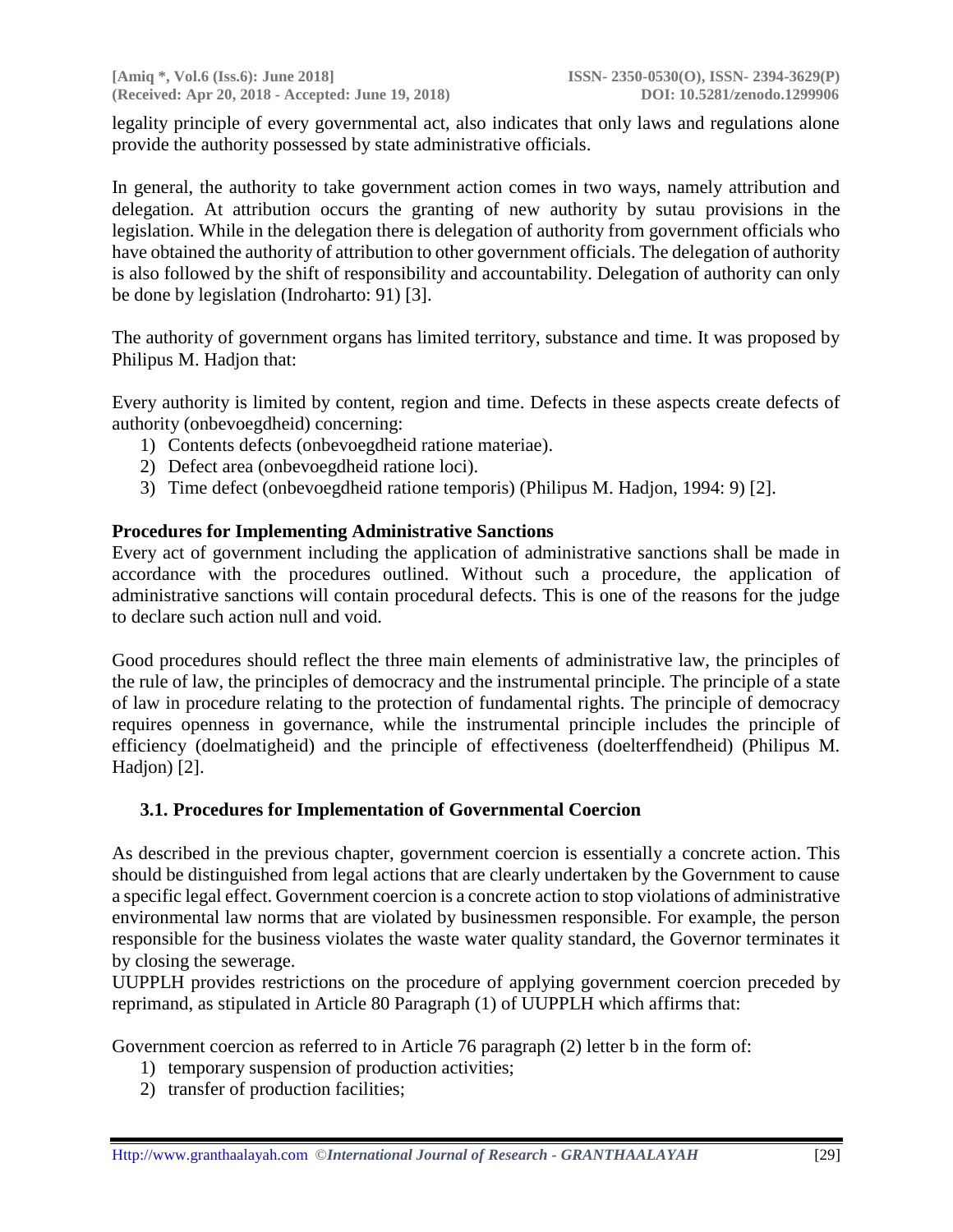- 3) closure of sewerage channels or emissions;
- 4) demolition;
- 5) seizure of potentially infringing goods or devices;
- 6) suspension of all activities; or
- 7) Other measures aimed at stopping violations and restoring environmental functions.

Government coercion may be exercised without any specific reprimands for the offenses that have enormous environmental effects and losses. Article 76 paragraph (2) of UUPPLH affirms that:

The imposition of government coercion may be imposed without a warning if the offense breeds:

- 1) a very serious threat to humans and the environment;
- 2) greater and wider impacts if not immediately stopped pollution and / or destruction; and / or
- 3) greater damage to the environment if not immediately stopped pollution and / or destruction.

### **3.2. Environmental License Revocation Procedure**

UUPPLH provides no guidance on the environmental permit revocation procedure. Therefore, a review of the revocation procedure of a license is made against the rules on which the license is based. Neither in UUPPLH or Government Regulation Number 27 of 2012 on Environmental Permit is not regulated on the revocation guidelines. In 2013, a guideline for implementation of administrative sanctions was implemented through the Regulation of the Minister of Environment No. 02 of 2013 on Guidelines for Implementing Administrative Sanctions in the Field of Environmental Protection and Management.

Article 53 of Government Regulation Number 27 of 2012 concerning Environmental Permits stipulates the possibility of revocation of environmental permits for the following reasons [16]:

- 1) The Environmental License Holder violates the terms and obligations contained in the Environmental Permit and the environmental protection and conservation permit;
- 2) Not make and submit implementation reports on the requirements and obligations in the Environmental Permit to the Minister, governor or regent / mayor; and does not provide a guarantee fund for the restoration of environmental functions in accordance with the laws and regulations.
- 3) Not perform periodic reporting every 6 (six) months of implementation of the requirements and obligations in the Environmental Permit.

In line with the possibility of revocation of the environmental Permit mentioned above, the Regulation of the Minister of the Environment No. 02 of 2013 in Article 4 paragraph (5) also raises the reasons for the revocation of environmental permits and stipulates that [12]:

Revocation of Environmental Permit and / or Environmental Protection and Enforcement Permit as referred to in paragraph (1) letter d shall be applied if the party responsible for the business andlor activity:

1) transfer the business license to another party without the written consent of the licensor;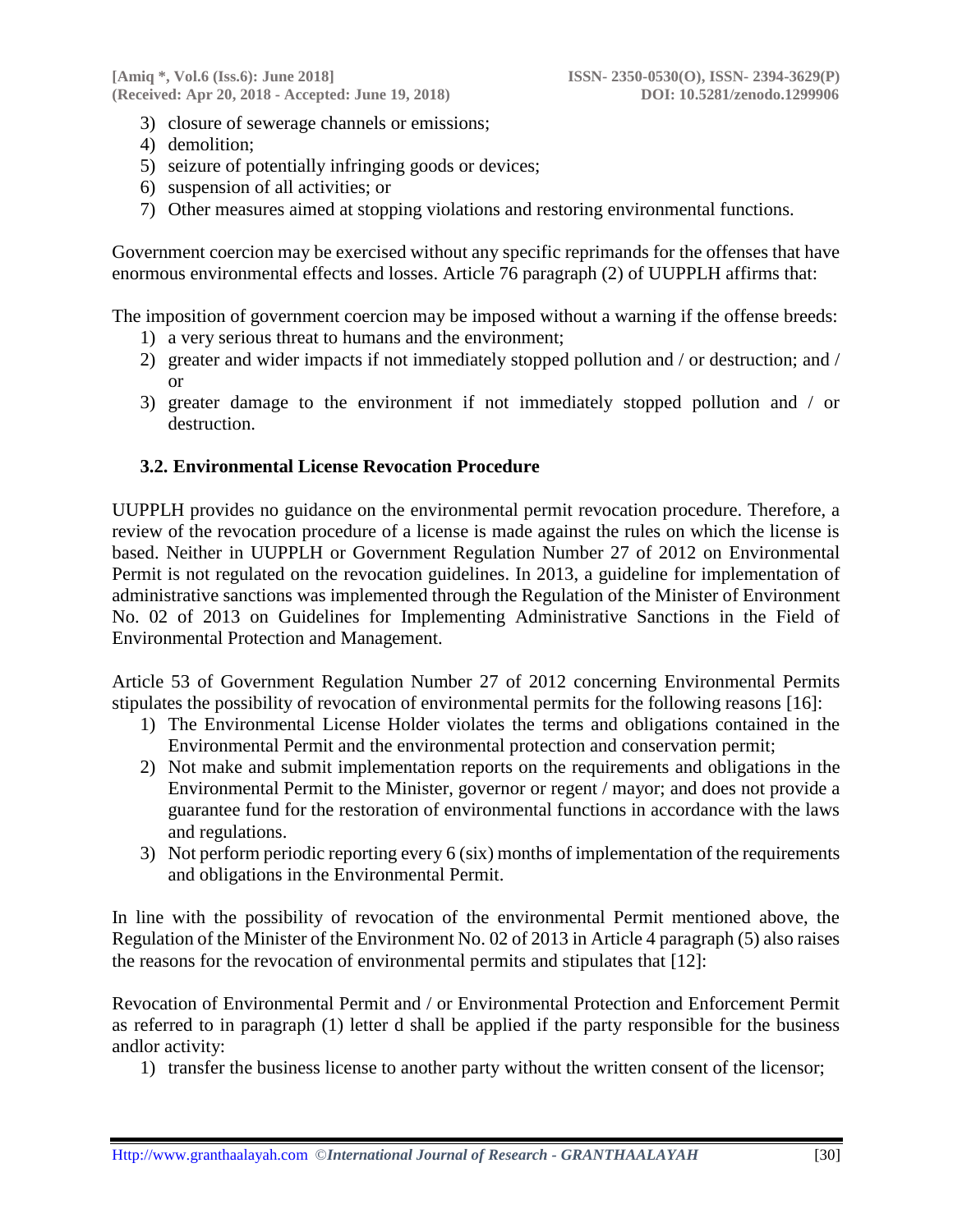- 2) not implementing most or all of the government coercion that has been implemented within a certain time; and / or
- 3) has caused pollution and / or damage to the environment that endanger human health and safety.

Seeing these reasons, the removal of environmental permits is a very effective sanction in tackling environmental pollution and destruction. As soon as environmental Permits that pollute the environment or violate the licensing requirements (which are none other than Environmental Impact Assessment and UKL-PKL) are revoked, then the company's activities are suspended. Thus, the negative impact on the environment does not happen again. As mentioned in Article 36 of UUPPLH which requires every business and activity to have AMDAL or UKL-UPL is obliged to have environmental license. Government Regulation No. 27 of 2012 also regulates the order of obtaining environmental permit stipulated in Article 2 paragraph (2) Environmental Permits obtained through the stages of activities covering the preparation of Amdal and UKL-UPL, AMDAL assessment and UKL-UPL examination and the application and issuance of Environmental Permit.

### **3.3. Substance Implementation of Administrative Sanctions**

The substantive aspect is the content aspect of the administrative sanction decision. Generally, the laws and regulations that form the basis of a decree have regulated substantial material concerning the subject matter and the purpose of the action. The content of the decision is none other than the determination of the rights and or obligations of the subjects directed by the decision. Substantially, therefore, the decision must clearly state what the (object) and the subject of the decision and for what (goal) the decision was made.

It was proposed by Philipus M. Hadjon that any governmental power which contains the authority of the regulation and control of public life is substantially restricted in terms of "what" and "for what". A substantial defect concerning "what" is an arbitrary act, while a substantial flaw that involves "for what" is an act of abuse of authority (Ibid: 10).

Substantially the revocation of environmental permits is also limited by "what" and "for what" the revocation of such permits is stipulated. In the revocation decision of the environmental permit should be affirmed about which permit is revoked. This is due to the variety of environmental permits in the field of business owned by the responsible business. In addition must also be contained violations of what has been done by the responsible person of the business.

The revocation of this environmental permit has implications for both the government and the business or activity responsible. The implications include the following:

- 1) Revocation of business license as an effort to protect and preserve the function of the environment;
- 2) The operation of business license revocation shall be based on good general governance principles (AAUPB);
- 3) Revocation of business licenses is an obstacle for businessmen who complicate business or investment activities in Indonesia.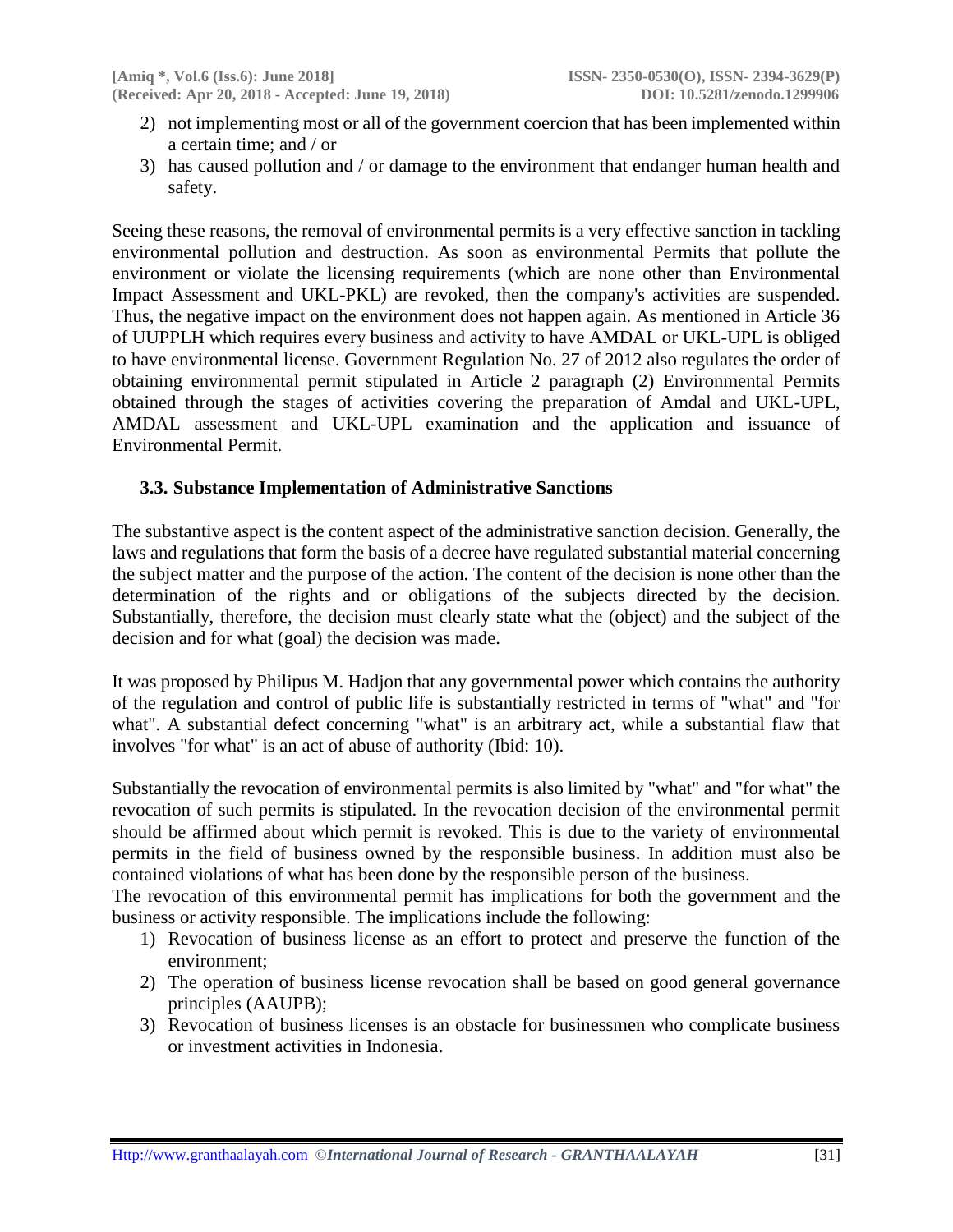Gather all relevant facts, eg evidence of violations committed by the responsible person (sampling of waste and inspection results).

Consider all the interests associated with the decision to be issued, such as the aspect of investment from the responsible business, the impact of the impact on labor and others.

### **4. Infringement Factors of Administration Sanctions**

#### **Barriers are Factors or Legislation**

The following description discusses the obstacles in enforcing administrative sanctions in environmental law, both regulated in UUPPLH, Government Regulation No. 27 of 2012 on environmental permits and Minister of Environment Regulation No. 02 of 2013 on Guidelines for Implementing Administrative Sanctions in the Field of Environmental Protection and Management. The legislation provides impulse to businessmen who do not carry out Government Coercion with a penalty sanction for any delay in the implementation of Government Coercion sanctions.

Efforts that can be made is to file a lawsuit to the District Court pursuant to Article 1365 of the Civil Code on unlawful acts, namely: "Any unlawful act which carries harm to another person, obliges the person who because of the wrong to issue the loss, ". The legal logic of the use of such efforts is as follows:

- 1) The responsible act of not paying the penalty of government compulsion is a violation of the law, as it is contrary to the obligations established by law and regulation (Abdul Kadir Muhammad 1982: 145 - 146) [7].
- 2) Fines of government coercion may be classified as a loss.
- 3) Not paying a penalty for late government coercion even though there has been a warrant before any real action is an indicator of intent to not fulfill its obligations. Deliberation is one form of error (Moeljanto, 1985: 157) [6].
- 4) The losses suffered by the Government are caused by the actions of businessmen who violate their obligations. Such losses will not occur if the responsible person fulfills his / her obligations. This shows the existence of causality between the losses that occur with the offender's actions.

#### **Obstacles are Factors of Law Enforcement Agencies**

In addition to legal or regulatory factors, which is not less important is the factor of law enforcement. No matter how legal norms are established, without proper law enforcement support, it will not result in the order of society directed by that law. Constraints relating to law enforcement agencies or agencies authorized to apply administrative sanctions in the case of the environment are still varied by authorized institutions. One of them is the agency authorized to apply government coercion.

UUPPLH affirms that the application of government coercion becomes the authority of the Minister, Governor and Regent / Mayor. Government coercion may be applicable to all violations of the administrative environmental law norms, whether contained in legislation or in licensing terms that have a negative impact on the environment. In addition to UUPPLH, in Government Regulation No. 20/1990 on Water Pollution Control and Government Regulation No. 82/2001 on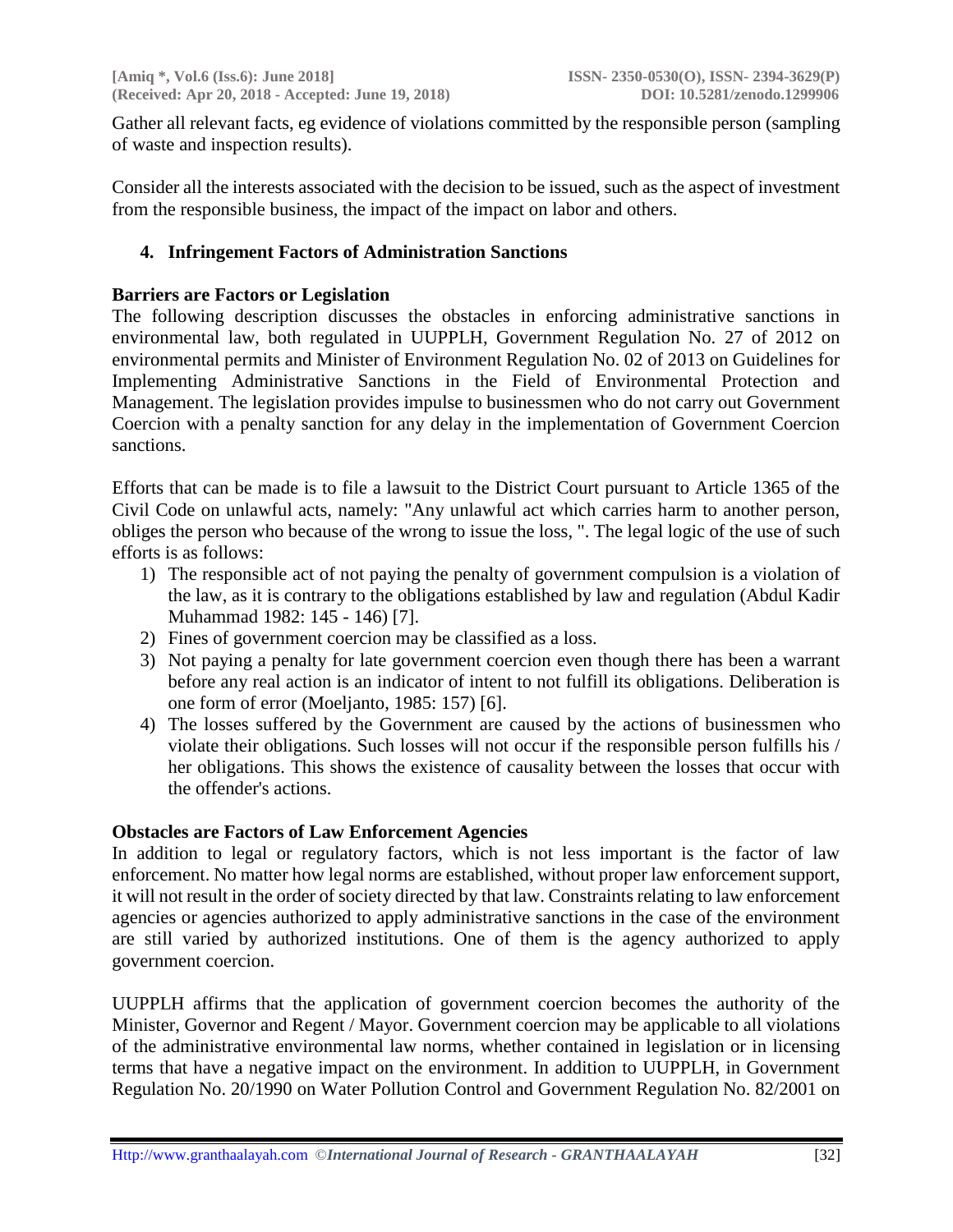Water Quality Management and Water Pollution Control, it also gives the authority to apply government coercion for violations or acts that cause water contamination. In both the Government Regulations are also given authority to the Regent / Mayor / Minister to apply government coercion.

Thus, the government's coercive power is owned by three institutions, namely the Minister, the Governor, and the Regent / Mayor for two violations stemming from UUPPLH, namely all violations of the administrative environmental law norms that cause the effects of contamination of the environment. In addition, the authority sourced from Government Regulation No. 20 of 1990 and Government Regulation No. 82 of 2001 for violations that cause water pollution. This creates an overlapping of authority in the application of government coercion between the Minister, Governor, and Regent / mayor.

# **5. Comparison of Arrangement between UUPLH and UUPPLH**

# **Urgency of Right to Environmental Arrangement**

The environment is a resource for human life, bringing benefits and plays an important role in health, economy and social. Regarding to include the environment as a resource, then in principle the environment is a resource that is needed by other creatures, especially humans. On this basis, Otto Soemarwoto (in Supriadi) divides the needs in 3 (three) major sections, namely basic needs for biological survival, basic needs for humane survival and basic needs to choose (Supriadi, 2010: 5) [10].

Human life will never escape from the environment. The existence of human life is very dependent on the environment. The environment has provided free of charge for various human needs which is an absolute requirement for people to maintain their lives. The environment provides water, air and sunlight that it is an absolute necessity of man. Without water and air there would be no human life (A'an Efendi, 2011: 31-32). It can be seen from the existence of planets outside the earth that have no water and air, so there is no life inside the planet.

Natural resources must be utilized properly, because otherwise it will cause disturbance and damage. Environmental utilization from the economic side in the form of production processes, such as river water utilized by factories to transport waste residues of production and household needs, is certainly cause dampat on environmental damage or pollution. The use of the environment should be wise and prudent in view of the fact that natural resources are renewable and some are non-renewable eg petroleum, natural gas and other mining materials.

In Southeast Asia the form of awareness of nations to implement environmental protection and preservation is applied in cooperation, such as "tripartite agreement" and the Manila Declaration. The result of the Manila Declaration was the formation of cooperation among ASEAN countries in 1976 that resulted in the ASEAN Contingensy Plan as well as the "Action Plan". The main target is the development and protection of the marine environment and coastal areas for the advancement, welfare, and health of present and future generations.

Development in various aspects of life, not always bring a positive impact for the progress of the state and government. It is precisely the development of science and technology that leads to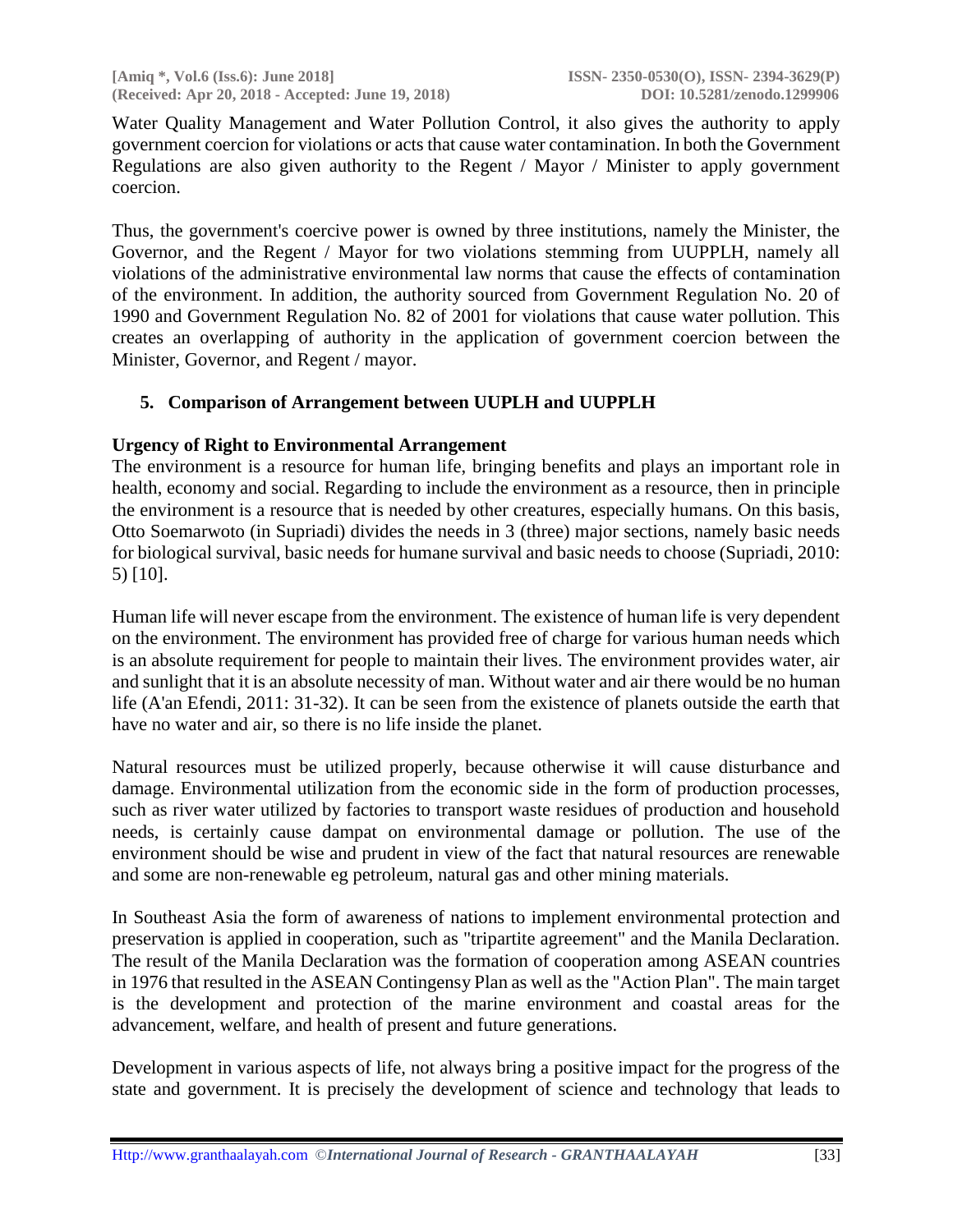negative development. One of the instruments of state development is development in the economic field. Economic development efforts depend on economic growth. In order for the growth can be said to be healthy then it must be supported by investment activity or investment. The better known forms of investment are property and company. Moreover, the bureaucracy is too flexible on the business licensing process, which does not rely on the assessment of EIA and UKL-PKL, so that environmental issues become neglected. The result is a negative impact on the environment that is pollution and environmental damage. Considering the impact, it is necessary to enforce environmental law enforcement instruments through environmental law arrangements.

# **6. Environmental Permissions As Administration Sanctions Instruments**

# **Analysis of Government Regulation No. 27 of 2012 on Environmental Permits**

The development process undertaken by the nation of Indonesia should be organized based on the principle of sustainable development and environmentally friendly in accordance with the mandate of Article 33 paragraph (4) of the 1945 Constitution of the State of the Republic of Indonesia. Utilization of natural resources is still the basic capital of development in Indonesia at this time and still dependable in the future. Therefore, the use of natural resources must be done wisely and wisely.

The utilization of natural resources should be based on three pillars of sustainable development, which is economically viable, socially acceptable, and environmentally sound. The development process organized in this way is expected to improve the welfare and quality of life of present and future generations. Development activities carried out in various forms of business and / or activity will essentially have an impact on the environment.

# **7. Guidelines of Administrative Sanction Implementation**

#### **Anatomy of Minister of Environment Regulation No. 2 of 2013**

From the review of administrative sanctions as described in the previous chapter, the sanctions provide effectiveness and efficiency in enforcing environmental laws. The Government considers it necessary to impose administrative sanctions as an important instrument in enforcing environmental law, leaving no other legal instruments, such as criminal sanctions and civil sanctions, if indeed in the act of environmental pollution and destruction there is an element of criminal offense or violation of law in the perspective of civil law.

# **Types of Administrative Sanctions**

The application of administrative sanction in the Regulation of the Minister of Environment Number 2 Year 2013 regarding the types of administrative sanctions basically has the same meaning as Law Number 32 Year 2009 and Government Regulation Number 27 Year 2012 About Environmental Permit, but due to the Regulation of the Minister of Environment Life Number 2 Year 2013 is a guideline so the explanation of the type of administrative sanctions is done in more detail.

The types of administrative sanctions stipulated in Minister of Environment Regulation No. 2 of 2013 include sanctions in the form of: (1) written warning, (2) government coercion, (3) freezing of environmental permit, (4) revocation of environmental permit, and (5) administrative fines.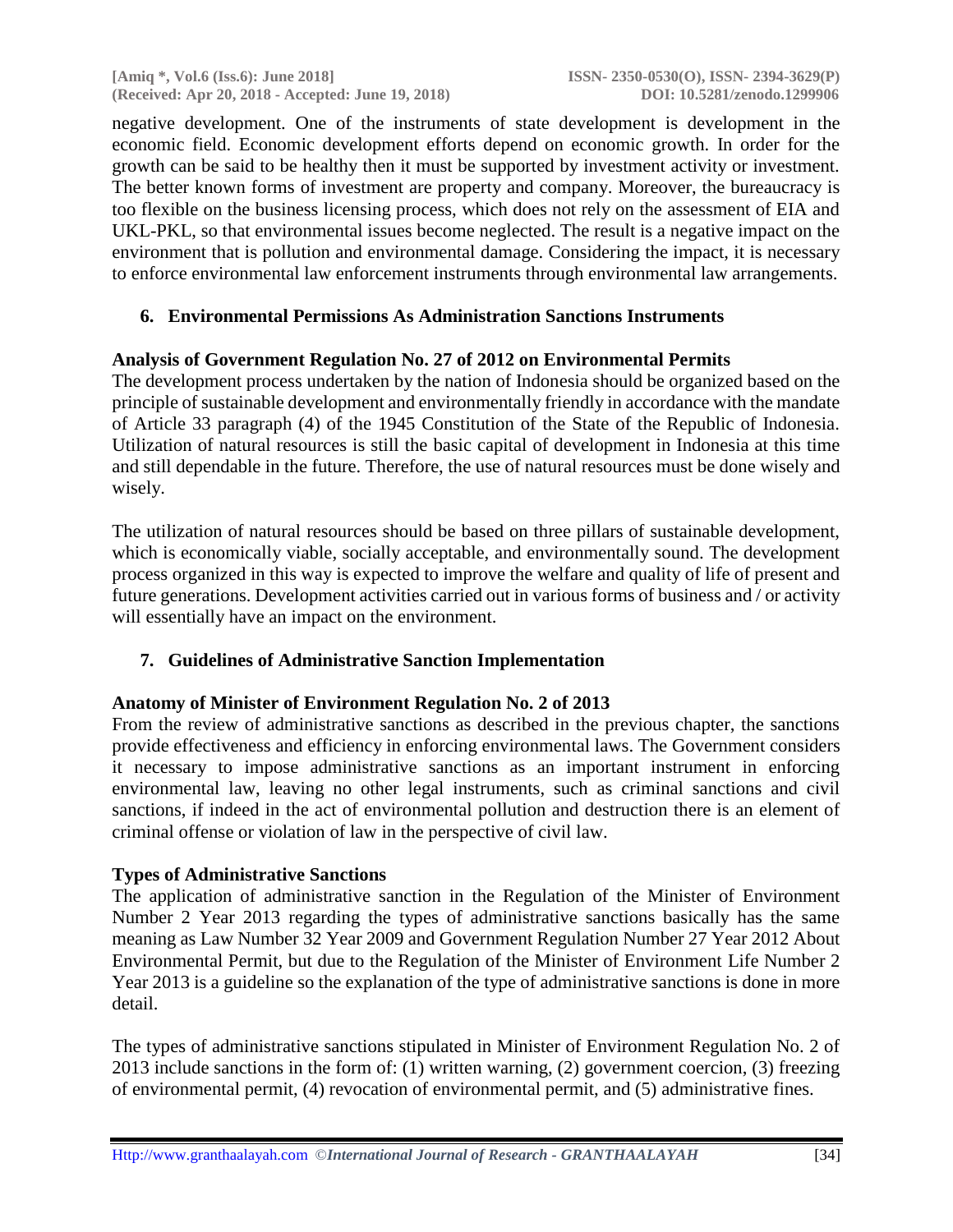# **Written Reprimands**

Administrative sanctions in the form of written warning shall be the sanction applied to the party responsible for the business and / or activity in the event that the party responsible for the business and / or activity has violated the laws and requirements specified in the environmental permit. However, these violations, both in terms of good environmental governance and technically, can still be improved and also have no negative impact on the environment. Such violation must be proven and ascertained not to have a negative impact on the environment in the form of pollution and / or destruction.

### **Government Coercion**

Government coercion is an administrative sanction in the form of concrete action to stop the offense and / or recover in its original state. Implementation of governmental coercion sanctions may be made against the party responsible for the business and / or activity with prior written warning. The application of governmental coercion sanctions can be imposed also without preceded by written warning if the violations committed cause:

- 1) A very serious threat to humans and the environment;
- 2) Greater and more extensive impacts if not immediately stopped pollution and / or destruction; and / or
- 3) Greater losses to the environment if not immediately stopped pollution and / or destruction.

### **Freezing Environmental Permit**

Administrative sanctions for the freezing of environmental permits and / or environmental protection and conservation permits are sanctions in the form of legal action not to temporarily impose environmental permits and / or environmental protection and environmental protection permits, resulting in the cessation of a business and / or activity. This environmental permit freeze can be done with or without a time limit. Implementation of administrative sanctions in the form of freezing of environmental permit applied to violation.

# **Revocation of Environmental Permit**

Administrative sanctions in the form of revocation of permits and / or Environmental Protection and Enforcement Permits applied to violations, for example:

- 1) does not impose administrative sanctions of government coercion;
- 2) transferring its business license to another party without written approval from the licensor;
- 3) does not carry out most or all of the administrative sanctions that have been applied for a certain period of time;
- 4) the occurrence of serious violations of unlawful acts which result in the contamination and / or destruction of the environment which is relatively large and cause public unrest;
- 5) misusing waste water disposal permits for B3 waste disposal activities;
- 6) Store, collect, utilize, process and accumulate B3 waste is not suitable as contained in the permit.

#### **Administrative Fines**

What is meant by administrative sanction of a fine is the imposition of an obligation to make payment of a certain amount of money to the party responsible for the business and / or activity because it is too late to compel the government. The imposition of penalties for the delay in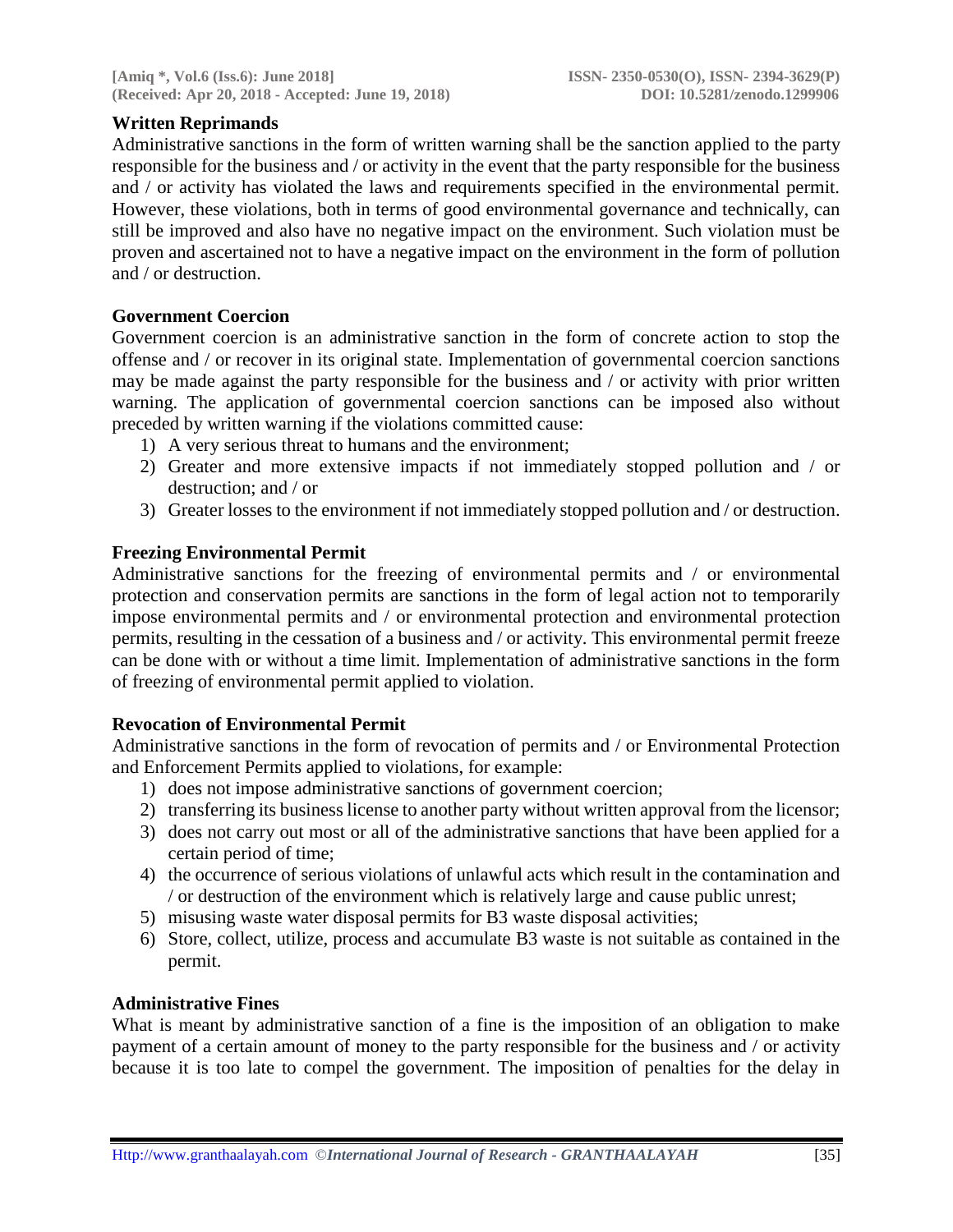carrying out government coercion is effective from the time the implementation of government coercion is not implemented.

#### **8. Conslusion**

Enforcement of administrative sanctions is an integrated action with national environmental policy aimed at realizing sustainable development. To achieve the intended target, the enforcement of administrative sanctions becomes a supporting facility that can improve the effectiveness of existing environmental policy means, such as licensing, other environmental quality standards. In UUPPLH Tahun 2009 there are four kinds of administrative sanctions, namely written warning, government coercion, freezing of environmental permit and sanction of revocation of environmental permit. This law is a refinement of UUPLH Year 1997 so it is in accordance with the concepts of administrative law. A review of each of the four administrative sanctions indicates that government sanctions and permit revocation can be effectively used to tackle environmental pollution through recovery and restoration of environmental conditions by the party responsible for the business.

Implementation of administrative sanctions as one form of government action in the form of state administrative decisions should be based on the principle of legitimacy in government (rechtmatigheid van bestuur). As the exercise of free authority, the basis of the validity of the application of administrative sanctions is not sufficient only based on legislation, but must also consider the principles of Good Governance (AAUPB). The scope of legitimacy based on legislation covers the aspects of authority, procedure and substance of the application of administrative sanctions. AAUPB relevant to the implementation of administrative sanctions include the principle of prohibition of abuse of authority, the principle of arbitrary prohibition, the principle of accuracy, the principle of reasoning, the principle of equality, the principle of equilibrium and the principle of legal certainty.

The enforcement of administrative sanctions under UUPPLH still faces many obstacles both from legal factors and law enforcement agencies. From the legal factors caused by the lack of complete implementation regulations that support the implementation of administrative sanctions. Some provisions contained in the UUPPLH can not be operationalized due to the absence of implementing regulations. On the other hand the barriers of its law enforcement officers are caused by overlapping regulation of administrative organs authorized to apply sanctions with other devices. In addition there are sometimes inconsistenciesensi enforcement and enforcement of administrative sanctions against violations of administrative environmental laws. The inconsistency of law enforcement may weaken the effectiveness of administrative sanctions in enforcing environmental laws. Regarding the problems arising from the application of administrative sanctions in environmental law enforcement, the authors recommend several alternatives, first, in order to avoid actions that do not support environmental policies and to avoid the occurrence collusion between officials and employers, it is necessary to immediately establish a government regulation governing the provisions of the procedure for the imposition of penalties for the delay in the implementation of government coercion and collection. The absence of regulations on the procedures for the imposition of late fines has granted free authority to government officials to determine for themselves the technical determination of the fine. Secondly, in order to avoid the lawsuit of the responsible party of the sanctioned business, in every sanctioned